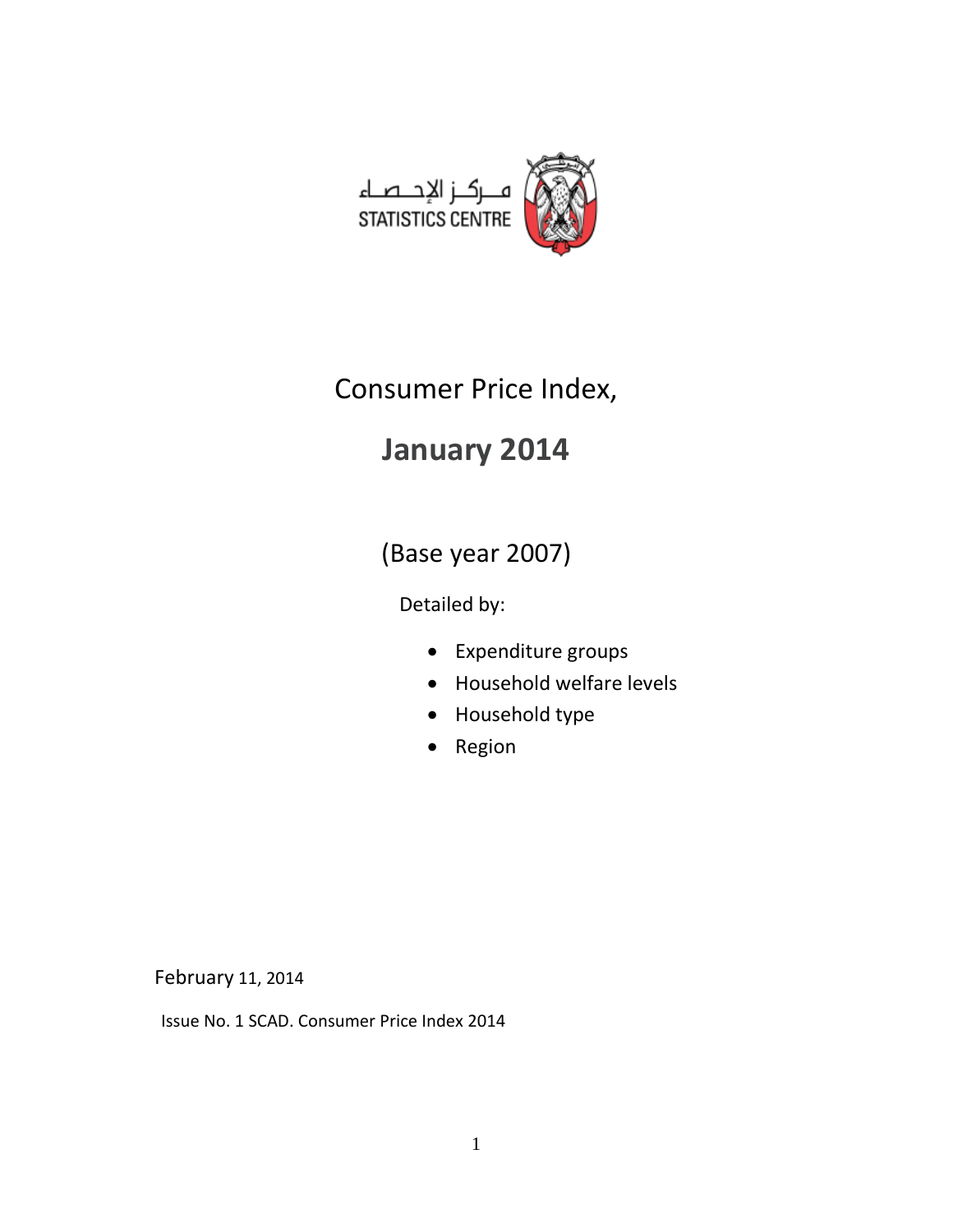## **Table of Contents**

| 1. |                                                                                    |
|----|------------------------------------------------------------------------------------|
| 2. | Comparing the CPI of January 2014 with the CPI of December 2013 8                  |
| Α. |                                                                                    |
| 1. | Comparing the average CPI by household welfare level for January 2014 with January |
| 2. | Comparing the average CPI by household welfare level for January 2014 with         |
| В. |                                                                                    |
| 1. | Comparing the average CPI by household type for January 2014 with January 2013 10  |
| 2. | Comparing the average CPI by household type for the month of January 2014 with     |
|    |                                                                                    |
|    |                                                                                    |
|    |                                                                                    |
|    |                                                                                    |
|    |                                                                                    |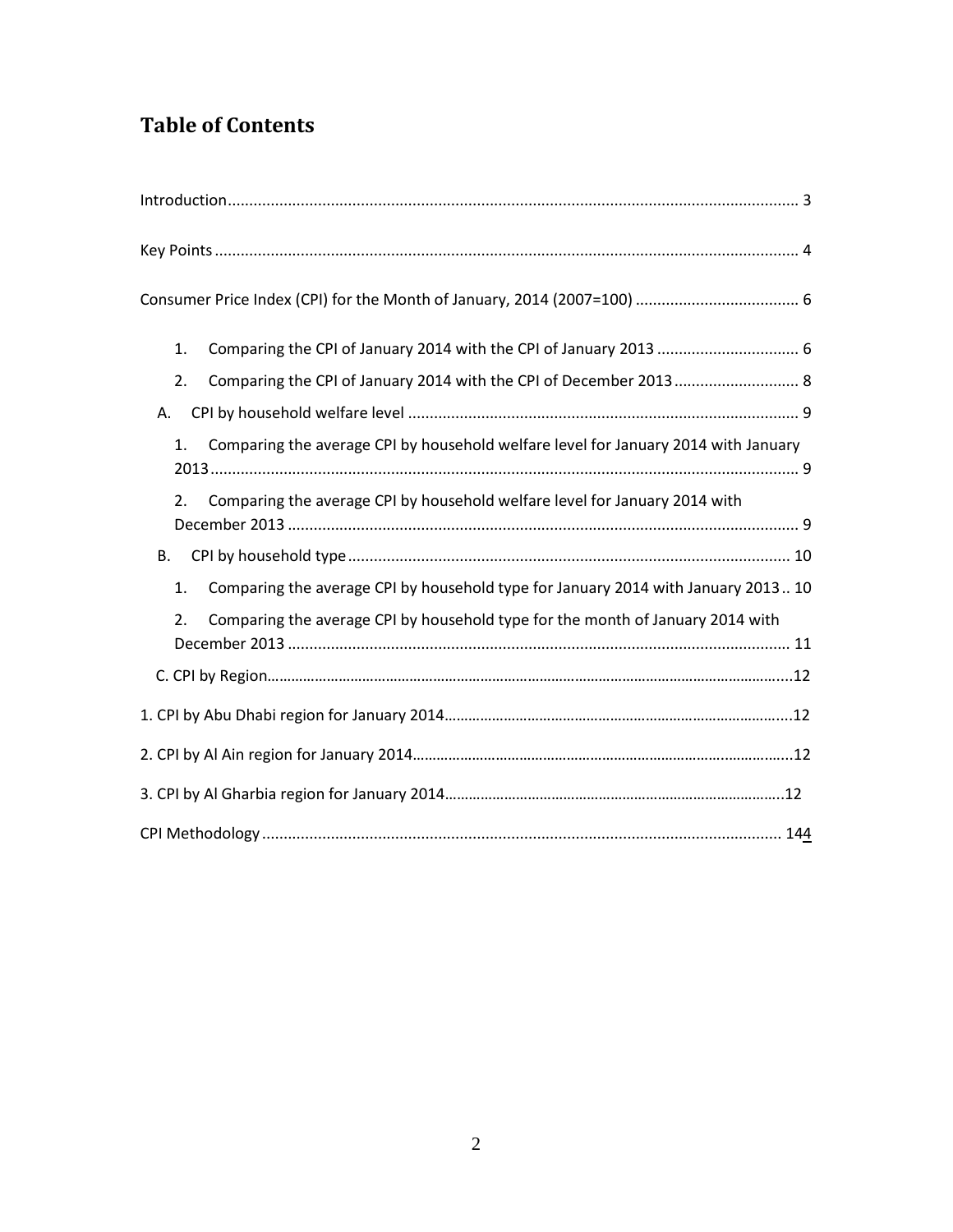#### <span id="page-2-0"></span>**Introduction**

The Consumer Price Index (CPI) is an important statistical indicator for the purposes of planning and research in various disciplines. Statistics centres and agencies in different countries consistently compile these indices, which depend on the prices of a basket of goods and services consumed by the household sector. The figures thus calculated constitute a time series that provides a measure of changes in the cost of living over time.

Therefore, Statistics Centre - Abu Dhabi has always taken interest in collecting the prices of those goods and services on a regular basis and publishes the indicators derived from this data, following the methodologies adopted internationally in this field.

The Price Indices Section at the Statistics Centre - Abu Dhabi compile CPI according to households' levels of welfare and type and by region. For the welfare level approach, the population is divided into five segments (quintiles), which represent five standard of living levels based on average annual expenditure per capita.

For the household type approach, the population is divided into three types of households as set out in the results of the Household Income and Expenditure Survey (2007-2008), namely, Citizen, Non-Citizen and Share households.

To represent all regions of the Emirate, the selected sample of items included in the Consumer Price Index basket uses actual data from the 2007/ 2008 Household Income and Expenditure Survey. The sample of outlets were selected in such a way to represent points of purchase for a large base of consumers all over the Emirate of Abu Dhabi, taking into account the geographical distribution of sources within the Emirate.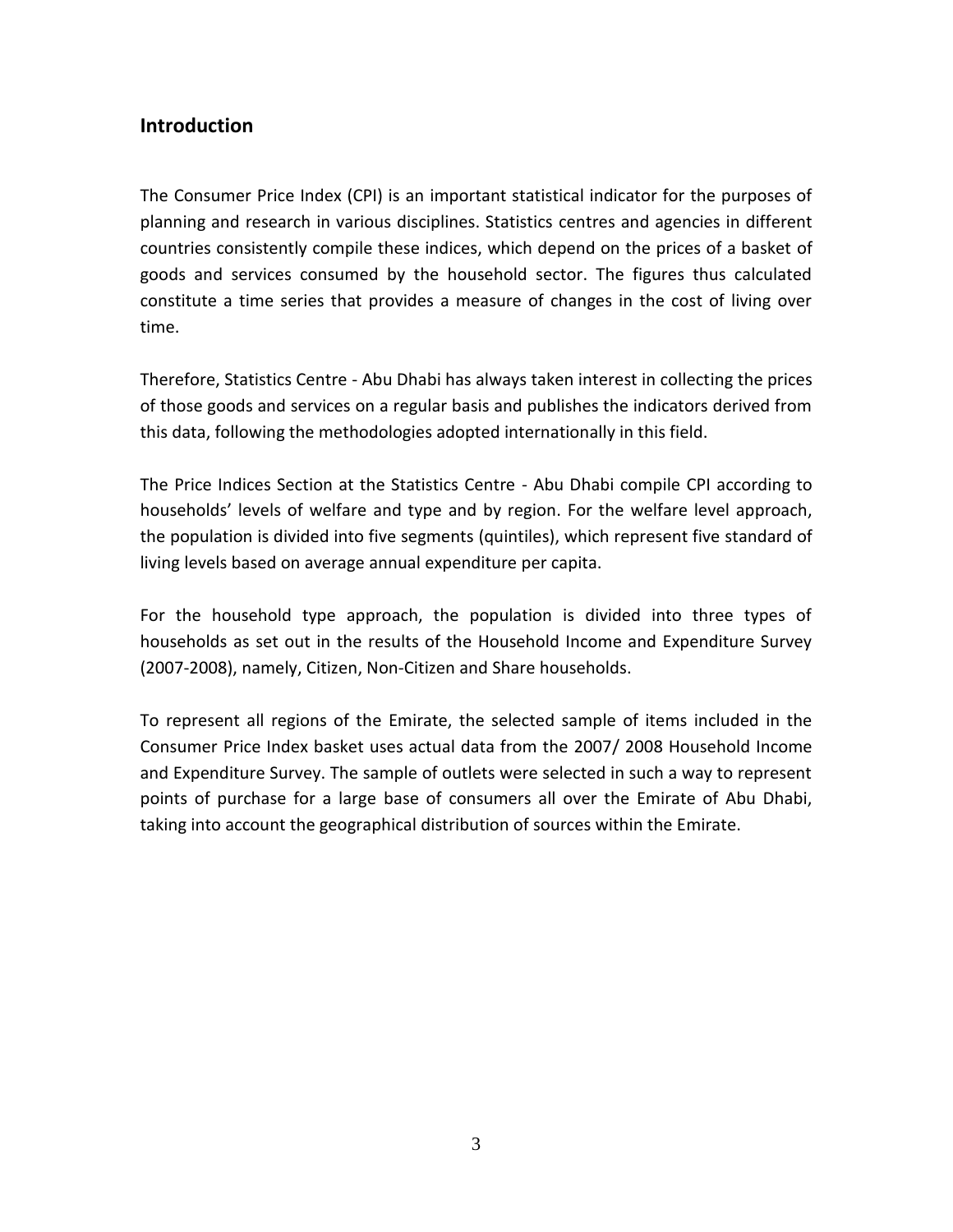#### <span id="page-3-0"></span>**Key Points**

This publication provides an analysis of the results of the CPI for the month of January 2014 with the base year 2007. In addition, the publication provides the results of the CPI by household welfare levels, by household type and by region. The main findings of this analysis are outlined below:

- $\triangleright$  The CPI increased by 2.1% in January 2014, compared with the same period in 2013, as shown by the increase in the CPI from 123.5 points in January 2013 to 126.0 points in January 2014.
- $\triangleright$  The CPI increased by 0.1% in January 2014 compared with December 2013.



#### **Figure (1): CPI for the months of 2012, 2013, 2014**

Source: Statistics Centre- Abu Dhabi

 $\triangleright$  An overall rise of 2.1% in consumer prices during January 2014 compared with the same period in 2013, has led to an increase of 2.3% in consumer prices for households of the bottom welfare quintile over the same period of comparison. As for the other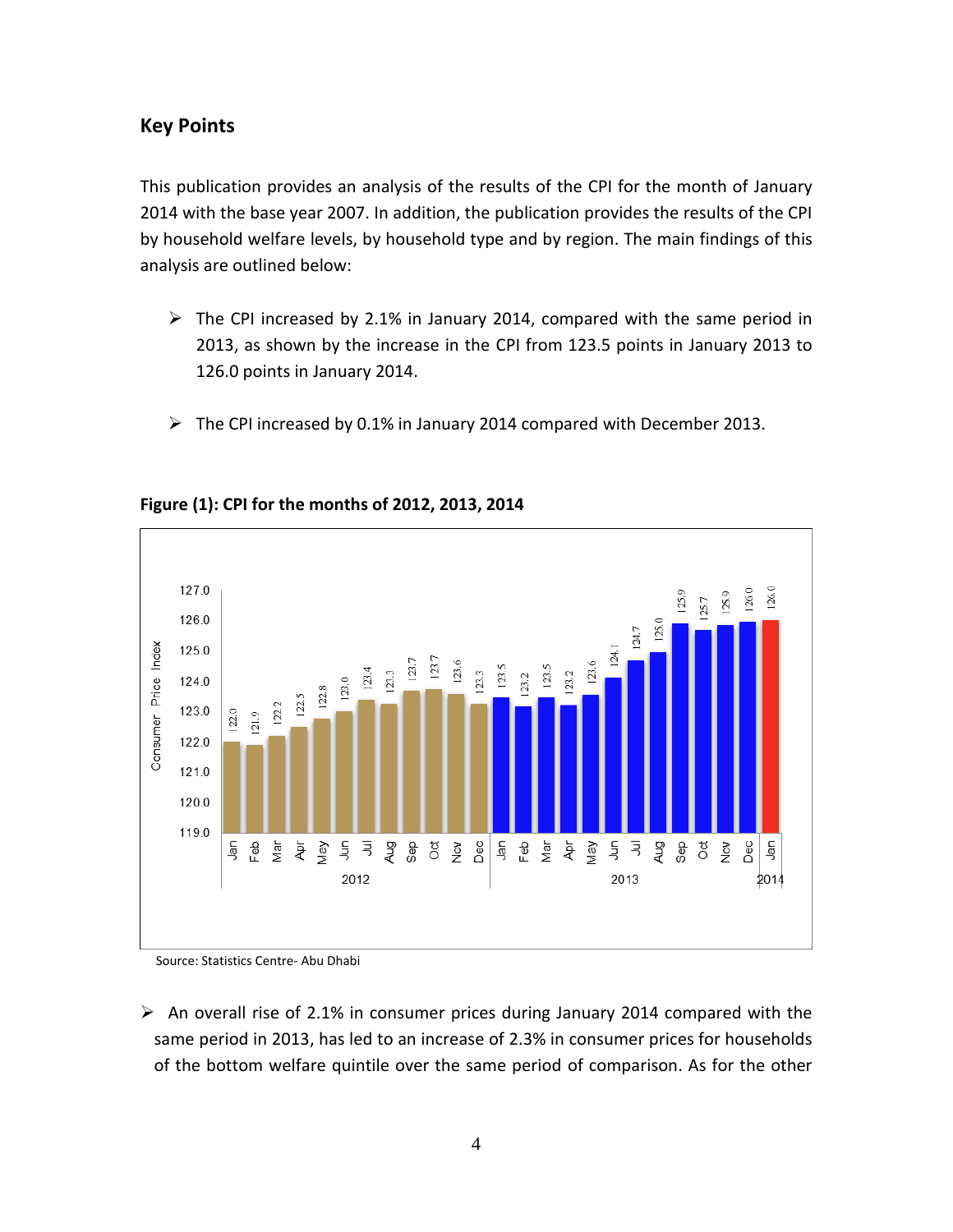welfare levels, consumer prices grew by 1.9% for households of the top quintile and by 2.2% for the middle welfare quintile.

- $\triangleright$  The rise in consumer prices for January 2014 compared with the same period in 2013, pushed up consumer prices for citizen households by 2.0%, and by 2.1% for noncitizen households and 2.4% for share households.
- The rise in consumer prices for January 2014 compared with the same period in 2013, pushed up consumer prices by region for Abu Dhabi region and Al Gharbia region by 0.1%, and by 0.2% for Al Ain region.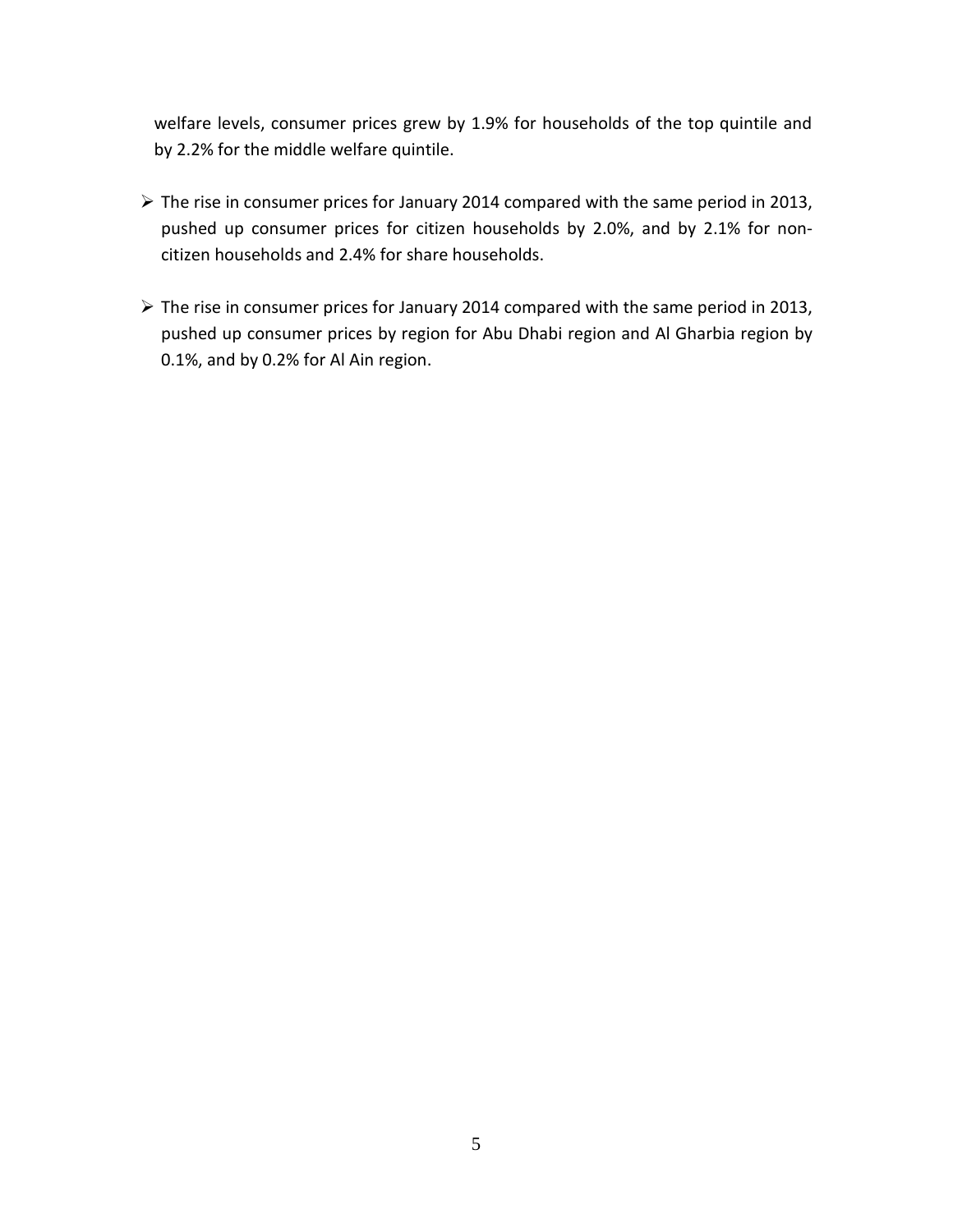### <span id="page-5-1"></span><span id="page-5-0"></span>**Consumer Price Index (CPI) for the Month of January, 2014 (2007=100)**

1. Comparing the CPI of January 2014 with the CPI of January 2013

Table (1) shows the twelve major expenditure groups, as per the Classification of Individual Consumption according to Purpose (COICOP), and the Weight or relative importance of each one of the main expenditure groups. The Weight of any group is the households' expenditure on that group as a proportion of total expenditure on all groups. The table also shows the relative change, which is the percentage rate of change in the prices of any given group for January 2014 compared with the same period of 2013. The percentage contribution reflects the expenditure group's contribution to the overall change in the prices of all groups, which is 2.1%.

#### **Table (1): Major expenditure groups by weights, relative change and contribution for January 2014**

| Main Expenditure Groups                                               | Weight | Relative<br>change           | Contribution |
|-----------------------------------------------------------------------|--------|------------------------------|--------------|
|                                                                       |        | $-$ % $-$                    |              |
|                                                                       |        |                              |              |
| Food and beverages                                                    | 16.1   | 3.6                          | 30.7         |
| Alcoholic beverages and tobacco                                       | 0.3    | 0.0                          | 0.0          |
| Clothing and footwear                                                 | 9.8    | 3.8                          | 14.3         |
| Housing, water, electricity, gas and other fuels                      | 37.9   | 1.5                          | 27.7         |
| Furnishings, household equipment and routine<br>household maintenance | 4.8    | 4.4                          | 10.4         |
| Health                                                                | 0.8    | $-0.7$                       | $-0.2$       |
| Transport                                                             | 9.7    | 1.1                          | 4.9          |
| Communication                                                         | 7.7    | $-0.2$                       | $-0.6$       |
| Recreation and culture                                                | 2.4    | $-1.9$                       | $-2.0$       |
| Education                                                             | 2.6    | 3.9                          | 6.5          |
| Restaurants and hotels                                                | 3.4    | 3.6                          | 7.4          |
| Miscellaneous goods and services                                      | 4.6    | 0.4                          | 0.8          |
| Total                                                                 | 100    | $\qquad \qquad \blacksquare$ | 100          |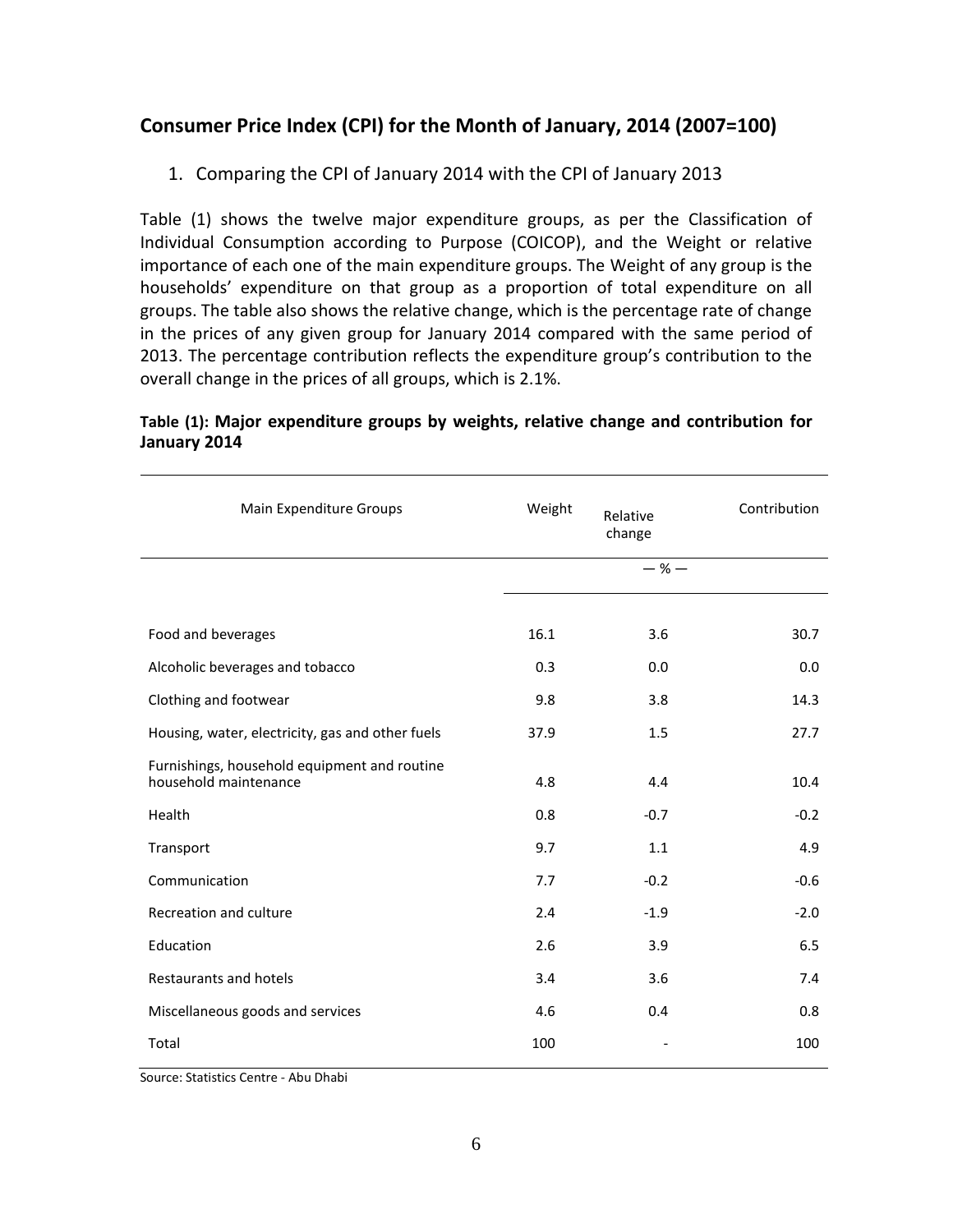The above table shows the prices of the "Food and beverages" group which accounted for the largest rise in the index during January 2014 compared with the same period of 2013, contributing 30.7% to the change. Rises in the "Food and beverages" group came as a result of increases in the prices of most subgroups included in this group. The prices of "Vegetables" increased by 19.6%, "Fish and seafood" by 18.7%", "Food products n.e.c." by 5.5%, "Oils, and fats" by 3.8% and "Milk, cheese and eggs" by 2.0%.

The second highest contributor to the overall increase in the CPI during January 2014 was the "Housing, water, electricity, gas and other fuels" group which accounted for 27.7% of the overall increase occurring during January 2014 compared with the same period of 2013 ,the prices of this group increased by 1.5%.

The "Clothing and footwear" group accounted for 14.3% of the overall increase occurring during January 2014 compared with the same period of 2013. The prices of this group increased by 3.8%.

The "Furnishings, household equipment and routine household maintenance" group, accounted for 4.4% of the increase.

Among the main groups that slowed down the rise in consumer prices during January 2014 compared with the same period of 2013, was the "Recreation and culture" group, which contributed -2.0%.The prices of this group decreased by 1.9%.



#### **Figure (2): Annual change in CPI for the main groups (January of 2014 compared with the same period of 2013)**

Source: Statistics Centre - Abu Dhabi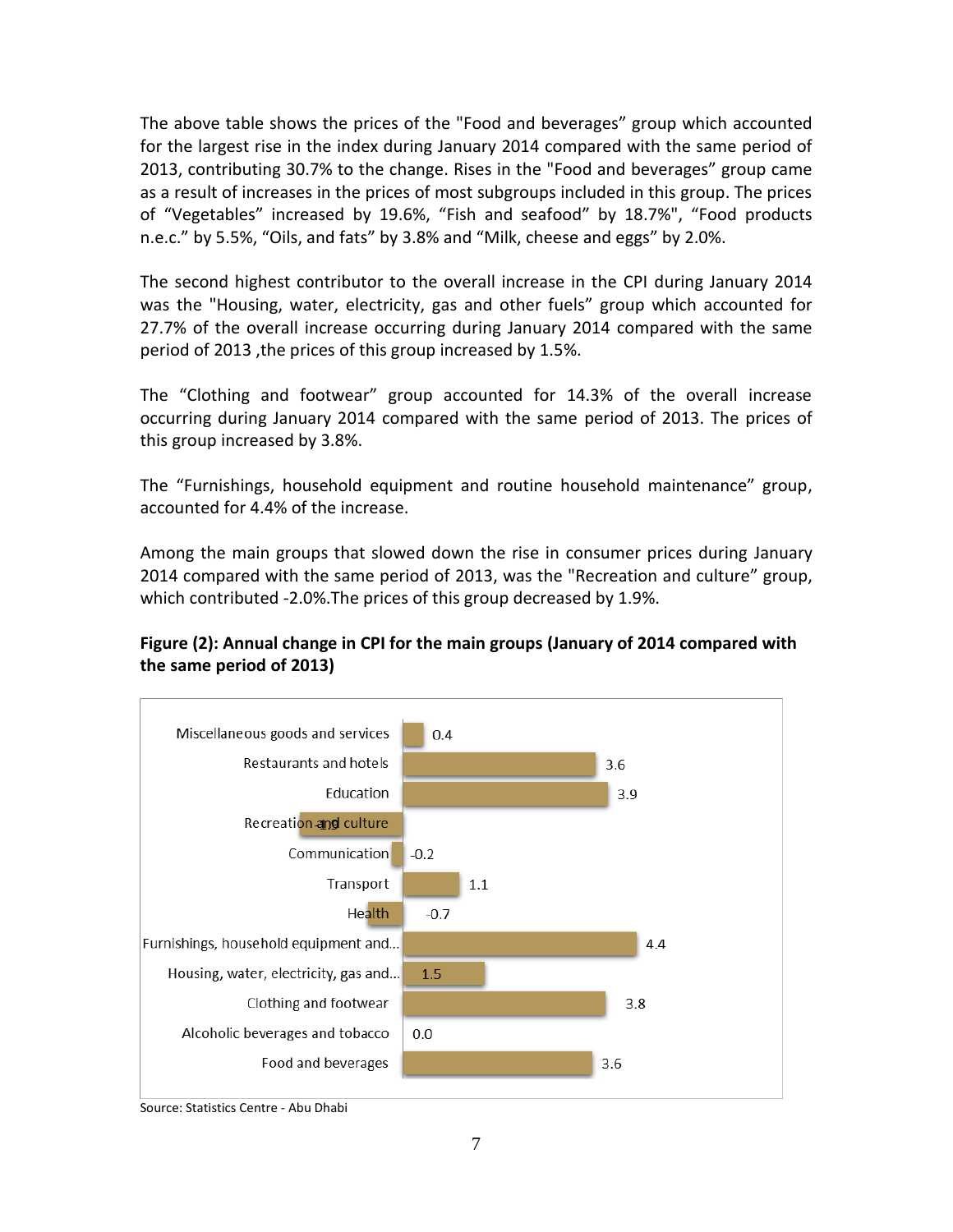<span id="page-7-0"></span>2. Comparing the CPI of January 2014 with the CPI of December 2013

The average consumer prices increased by 0.1% in January 2014 compared with December 2013. This overall decrease in prices between the two months reflects the net movement (increases and decreases) of consumer prices during the periods compared.

The prices of "Furnishings, household equipment and routine household maintenance" rose by 0.7% and "Miscellaneous goods and services" by 0.4%.

Figure (3) shows the annual inflation rates for the months of 2012, 2013 and 2014. These rates reflect the price movement of goods and services during the recent years.



**Figure (3): Consumer price index for the months of 2012, 2013 and 2014**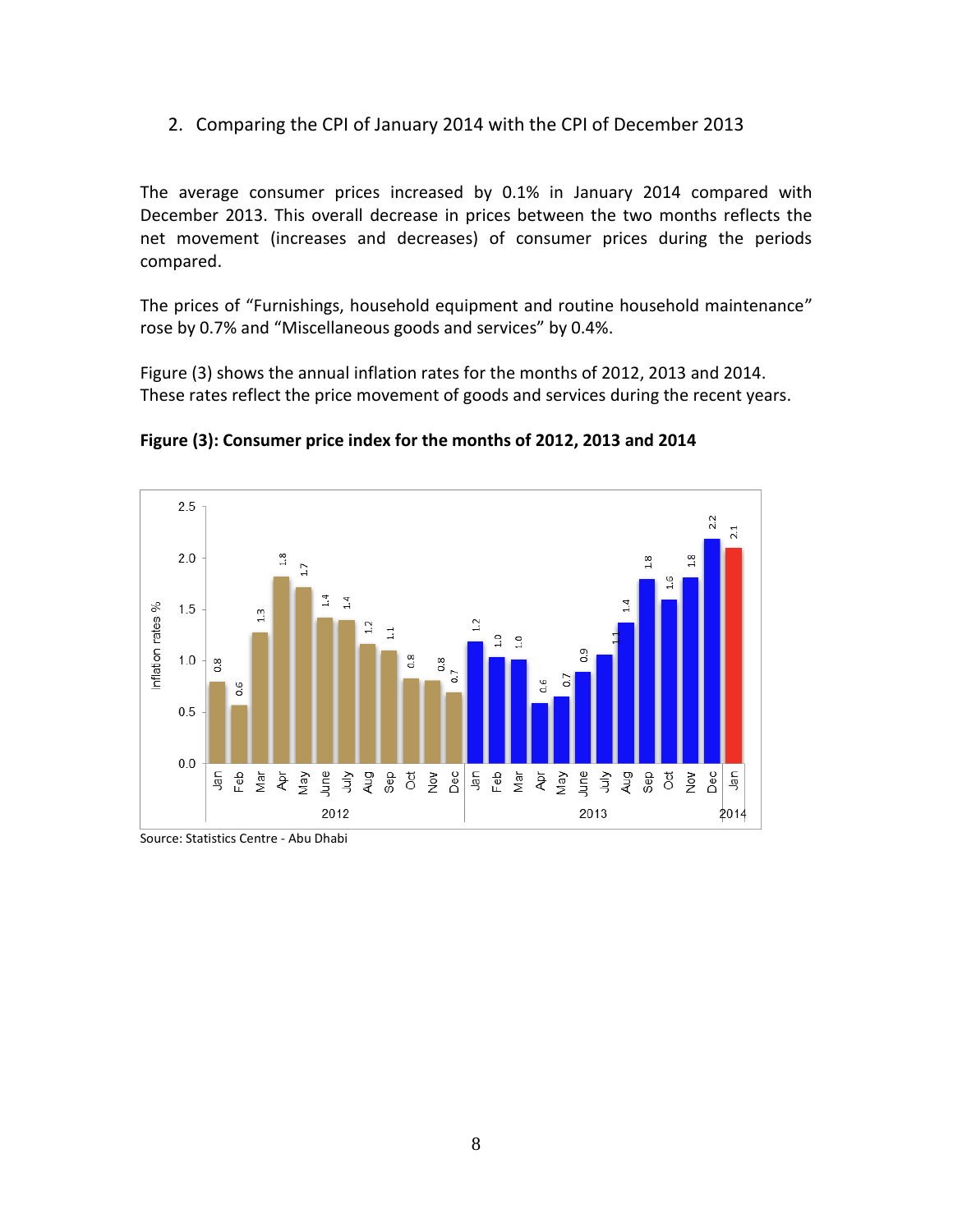#### <span id="page-8-1"></span><span id="page-8-0"></span>**A. CPI by household welfare level**

1. Comparing the average CPI by household welfare level for January 2014 with January 2013

The rise in consumer prices in January 2014 by 2.1% compared with January 2013 caused a rise in consumer prices for households in the bottom welfare quintile by 2.3% and top welfare quintile by 1.9%, while prices increased for households in the middle quintile by 2.2%.

| Period             | <b>Bottom</b> | <b>Bottom-</b><br><b>Middle</b> | <b>Middle</b> | Top-<br><b>Middle</b> | Top   | All households |
|--------------------|---------------|---------------------------------|---------------|-----------------------|-------|----------------|
|                    |               |                                 | $-$ CPI $-$   |                       |       |                |
| $Jan-13$           | 124.2         | 124.8                           | 124.4         | 123.8                 | 122.5 | 123.5          |
| $Jan-14$           | 127.1         | 127.7                           | 127.1         | 126.5                 | 124.8 | 126.0          |
|                    |               |                                 |               |                       |       |                |
|                    |               |                                 | $-$ % $-$     |                       |       |                |
| Relative<br>Change | 2.3           | 2.3                             | 2.2           | 2.2                   | 1.9   | 2.1            |

#### **Table (2): Average CPI values by household welfare level for January 2013 and January 2014**

Source: Statistics Centre - Abu Dhabi

<span id="page-8-2"></span>2. Comparing the average CPI by household welfare level for January 2014 with December 2013

In January 2014, consumer prices increased by 0.1% compared with December 2013. This caused an increase in consumer prices for households in the bottom, top and middle welfare quintiles by 0.1%.

**Table (3): Average CPI values by household welfare level for the months of January 2014 and January 2013**

| Period             | <b>Bottom</b> | <b>Bottom-</b><br>Middle | <b>Middle</b> | Top-<br><b>Middle</b> | Top   | All households |
|--------------------|---------------|--------------------------|---------------|-----------------------|-------|----------------|
|                    |               |                          |               | $-$ CPI $-$           |       |                |
| $Dec-13$           | 127.0         | 127.5                    | 127.0         | 126.4                 | 124.7 | 126.0          |
| $Jan-14$           | 127.1         | 127.7                    | 127.1         | 126.5                 | 124.8 | 126.0          |
|                    |               |                          |               | $-$ % $-$             |       |                |
| Relative<br>Change | 0.1           | 0.1                      | 0.1           | 0.0                   | 0.1   | 0.1            |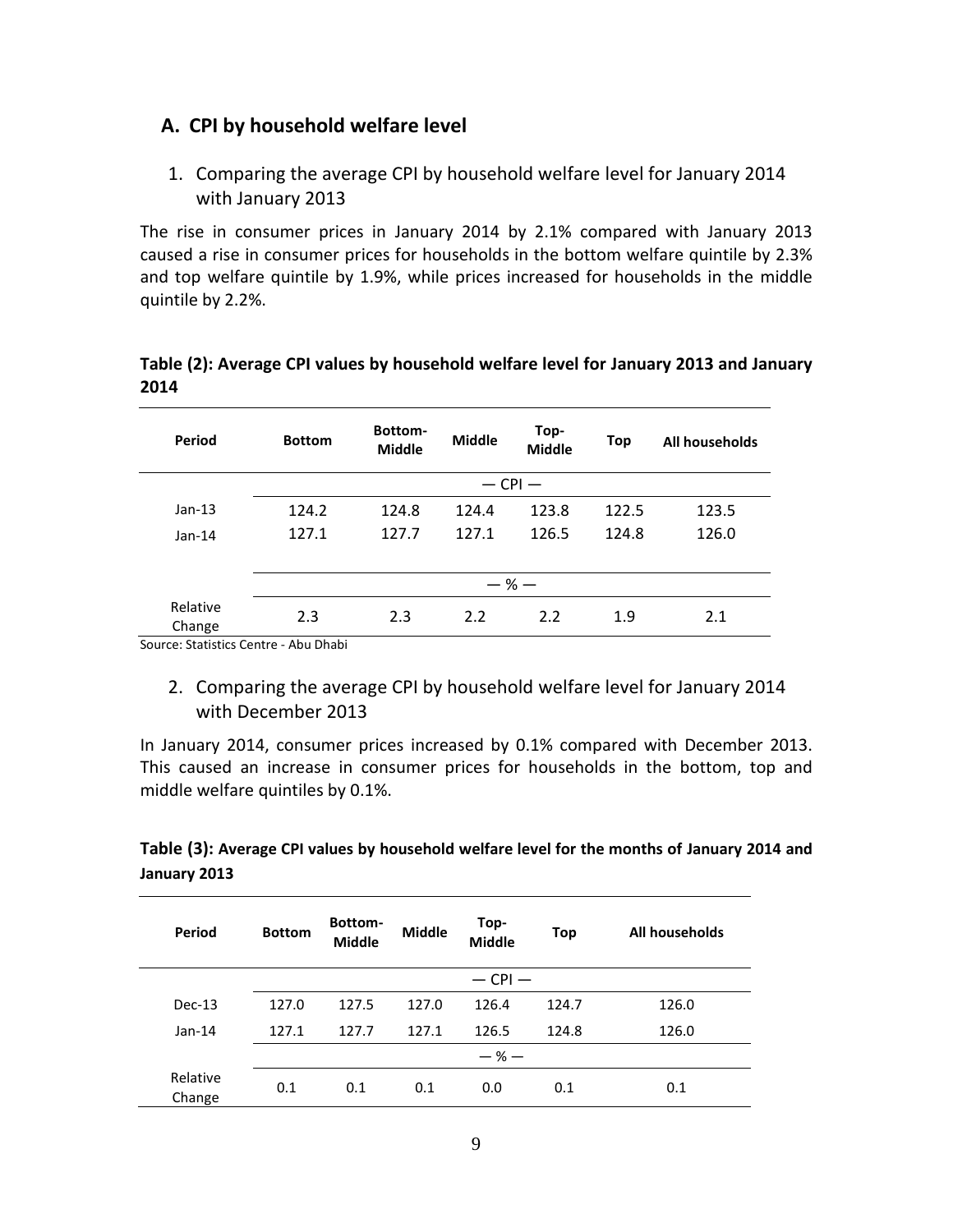

**Figure (4): Monthly CPI movements by household welfare levels from January 2012 to January 2014.**

Source: Statistics Centre - Abu Dhabi

## <span id="page-9-1"></span><span id="page-9-0"></span>**B. CPI by household type**

1. Comparing the average CPI by household type for January 2014 with January 2013

The 2.1% rise in consumer prices in January 2014 compared with January 2013 caused a 2.0% rise in consumer prices for citizens and 2.1% for non-citizen households during the same period, while prices for share households increased by 2.4%.

| <b>Citizen</b> | <b>Non-Citizen</b> | <b>Share</b> | All households |  |
|----------------|--------------------|--------------|----------------|--|
| $-$ CPI $-$    |                    |              |                |  |
| 122.9          | 124.0              | 124.1        | 123.5          |  |
| 125.4          | 126.6              | 127.1        | 126.0          |  |
|                |                    |              |                |  |
| 2.0            | 2.1                | 2.4          | 2.1            |  |
|                |                    |              | $-$ % $-$      |  |

**Table (4): Average CPI values during January 2013 and January 2014 by household type**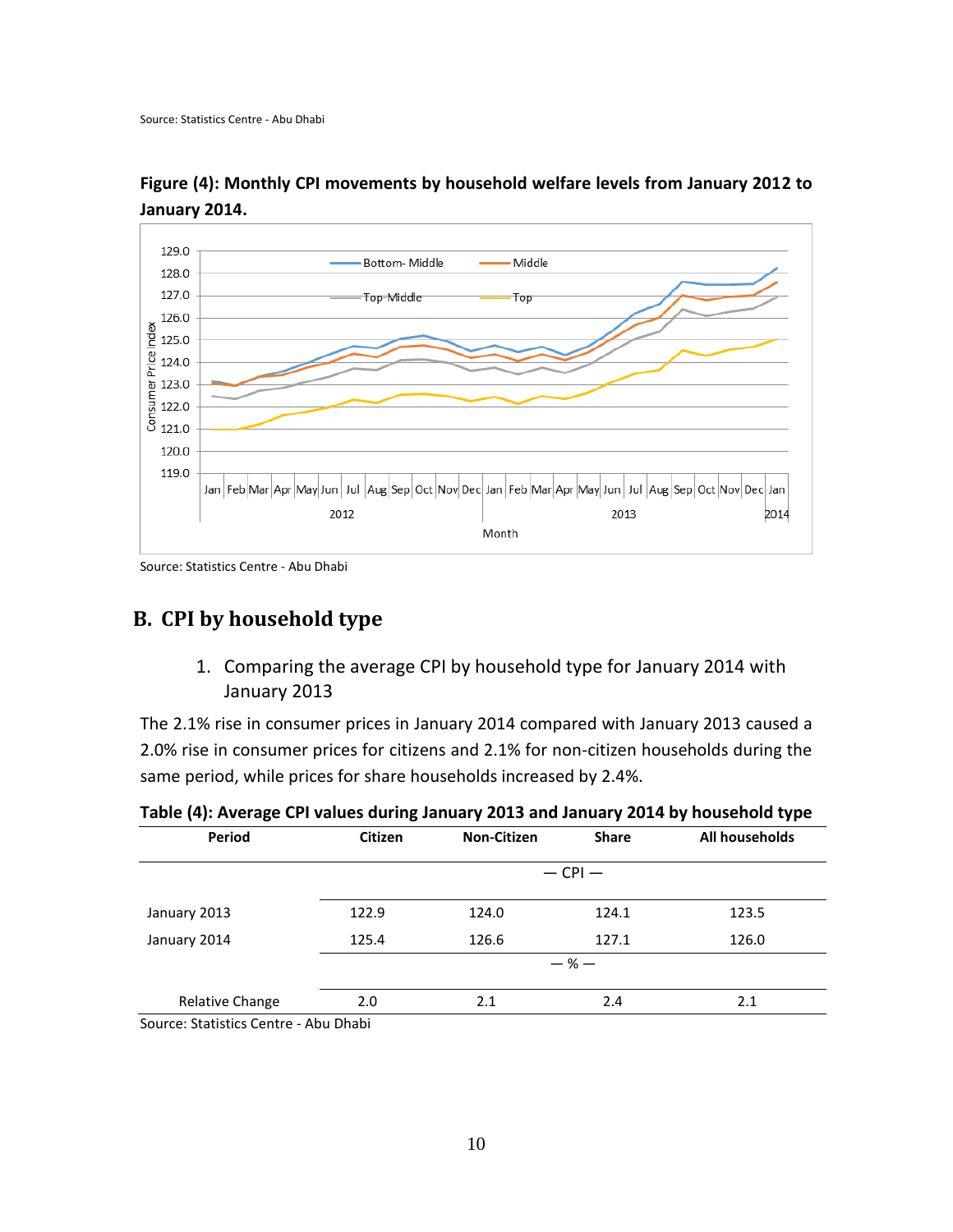#### <span id="page-10-0"></span>2. Comparing the average CPI by household type for the month of January 2014 with December 2013

The 0.1% increase in consumer prices in January 2014 compared with December 2013 caused a 0.1% increase in consumer prices for non-citizen and share households.

| ,,,,            |                |                    |              |                |
|-----------------|----------------|--------------------|--------------|----------------|
| <b>Period</b>   | <b>Citizen</b> | <b>Non-Citizen</b> | <b>Share</b> | All households |
|                 |                |                    | $-$ CPI $-$  |                |
| December 2013   | 125.4          | 126.5              | 127.0        | 126.0          |
| January 2014    | 125.4          | 126.6              | 127.1        | 126.0          |
|                 |                |                    | $-$ % $-$    |                |
| Relative Change | 0.0            | 0.1                | 0.1          | 0.1            |

**Table (5): Average CPI values during January 2014 and December 2013 by household type**

Source: Statistics Centre - Abu Dhabi



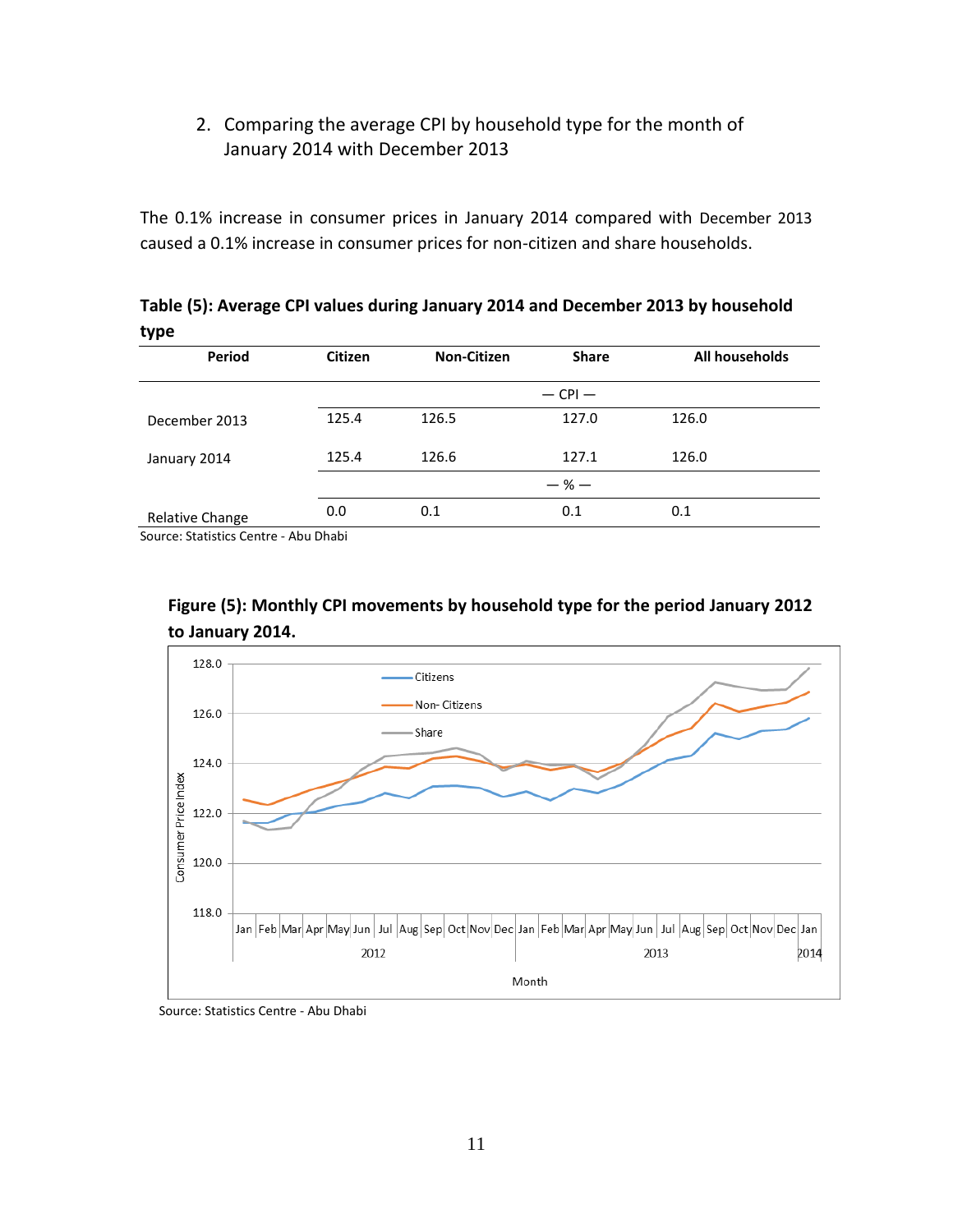## **C. CPI by Region**

The 0.1% increase in the CPI in January 2014 compared with December 2013 resulted in an increase of 0.1% in the CPI for Abu Dhabi and Al Gharbia regions and 0.4% in Al-Ain region. The increase in the CPI in Abu Dhabi Region contributed 39.5% of the total increase achieved during the two months, while Al-Ain Region contributed 55.5%. Al Gharbia region contributed 5.0% of the total increase achieved in the mentioned period.



**Figure (6): Share of the regions in the average price change In Abu Dhabi Emirates in January 2014 compared with December 2013.**

Source: Statistics Centre - Abu Dhabi

#### 1. CPI in the Abu Dhabi Region, January 2014

The average consumer prices rose by 0.1% in January 2014 compared with December 2013 as the CPI rose from 126.1 points to 126.0 points over the same period.

Major groups that increased in January 2014 were "Furnishings, household equipment and routine household maintenance" (0.8%), "Transport" (0.1%) and "Miscellaneous goods and services" (0.5%).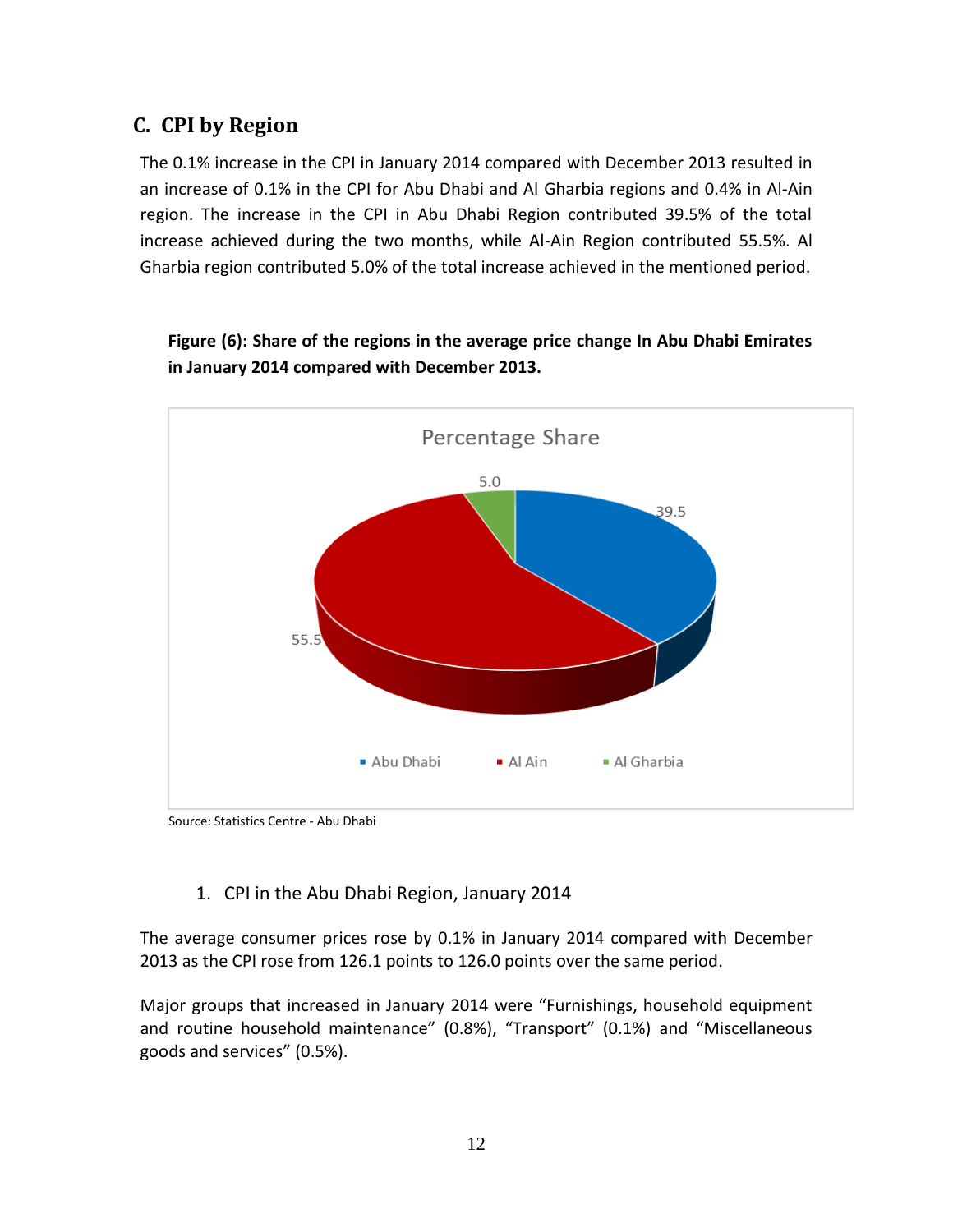#### 2. CPI in the Al-Ain Region, January 2014

The average consumer prices rose by 0.2% in January 2014 compared with December 2013 as the CPI rose from 126.1 points to 125.8 points over the same period.

Major groups that increased in January 2014 were "Furnishings, household equipment and routine household maintenance" (6.1%), and "Hotel and restaurants" (0.6%).

#### 3. CPI in the Al Gharbiah Region, January 2014

The average consumer prices rose by 0.1% in January 2014 compared with December 2013 as the CPI rose from 124.5points to 124.4 points over the same period.

A major group that increased in January 2014 was "Alcoholic beverages and tobacco" (0.6%).

#### **Next release:**

The CPI for Feb. 2014 will released on 10 March 2014. For more information on prices and other official statistics, please visit the SCAD website at [http://www.scad.ae](http://www.scad.ae/)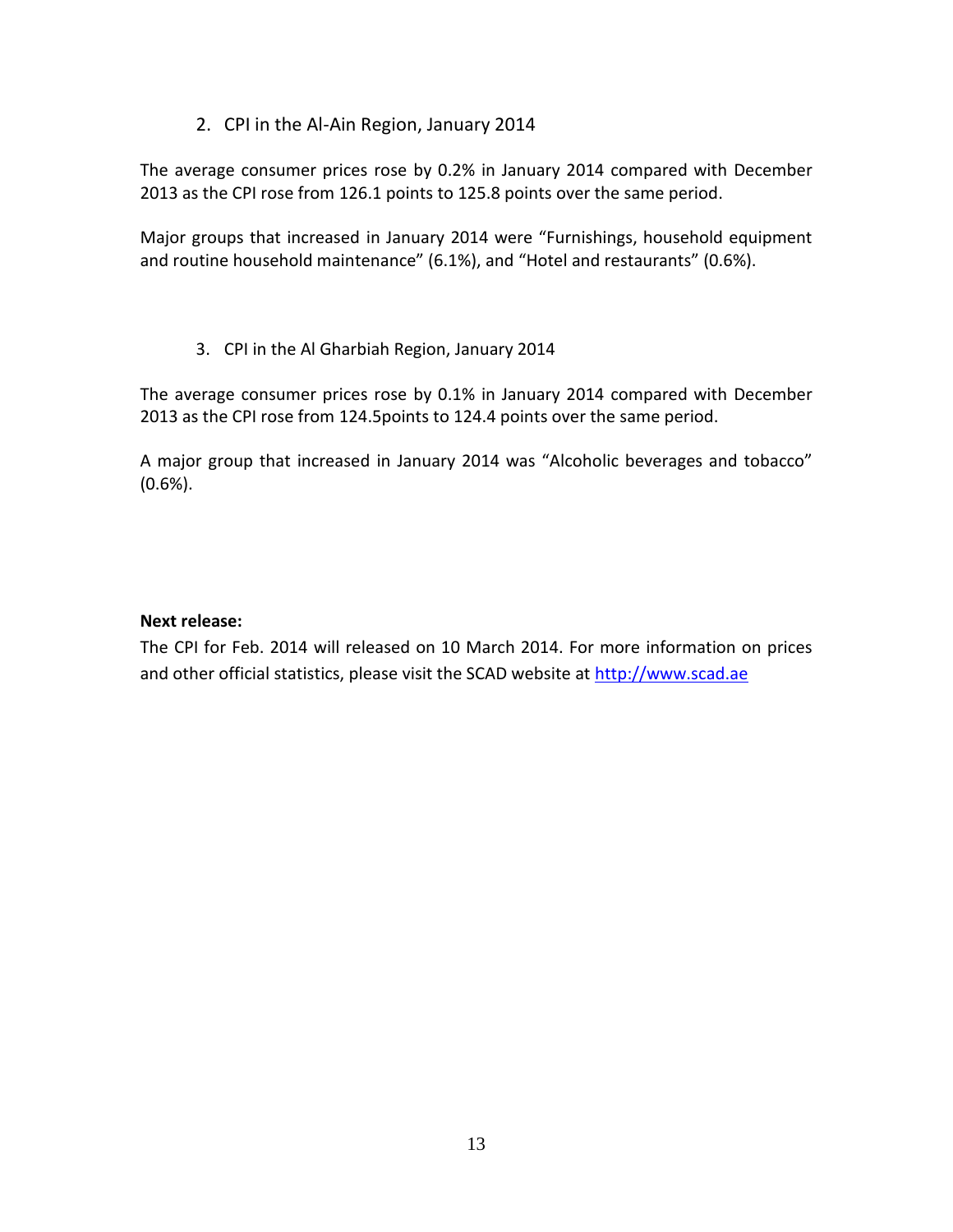### <span id="page-13-0"></span>**CPI Methodology**

#### **Introduction**

Statistics Centre- Abu Dhabi is the sole official body responsible for calculating and publishing the Consumer Price Index (CPI) within the Emirate of Abu Dhabi. The Centre updated the CPI base year to 2007 for both prices and weights. Weights that are used in the new CPI were calculated using the results derived from the Household Income and Expenditure Survey 2007-2008, which was carried out in the Emirate of Abu Dhabi. The methodology used in calculating the CPI follows best international recommendations and practices in this field.

#### **What is the Consumer Price Index?**

The CPI is a tool that measures the rate of change in the prices of a basket of goods and services between two periods. The period against which prices are compared is known as the base period and the period under review is known as the comparison period.

#### **Importance of the Consumer Price Index**

The CPI provides monthly estimates on the rate of change in the prices of a consumer price basket in the Emirate of Abu Dhabi. Some of the significant utilizations of the CPI are:

- The CPI is used as an important economic indicator to calculate inflation rates. The Inflation rate is a key statistic for economic policy making and is used for the purpose of adjusting payments (such as rents and wages).
- Salaries and wages are being adjusted by international entities and big corporations based on the change taking place in the CPI.
- The CPI is used as a deflator while producing national accounts at constant prices.

#### **Updating the Consumer Price Index**

The Consumer Price Index weights are updated on a regular basis once the necessary data becomes available. Usually the update takes place after releasing the results of the Household Income and Expenditure Survey, which is carried out periodically about every five years. Updating weights of goods and services of the CPI basket ensure that these weights represent as close as possible the current consumption pattern of households.

The last CPI update in the Emirate of Abu Dhabi took place in 2007-2008, where 2007 was regarded as the new CPI base year for both weights and prices.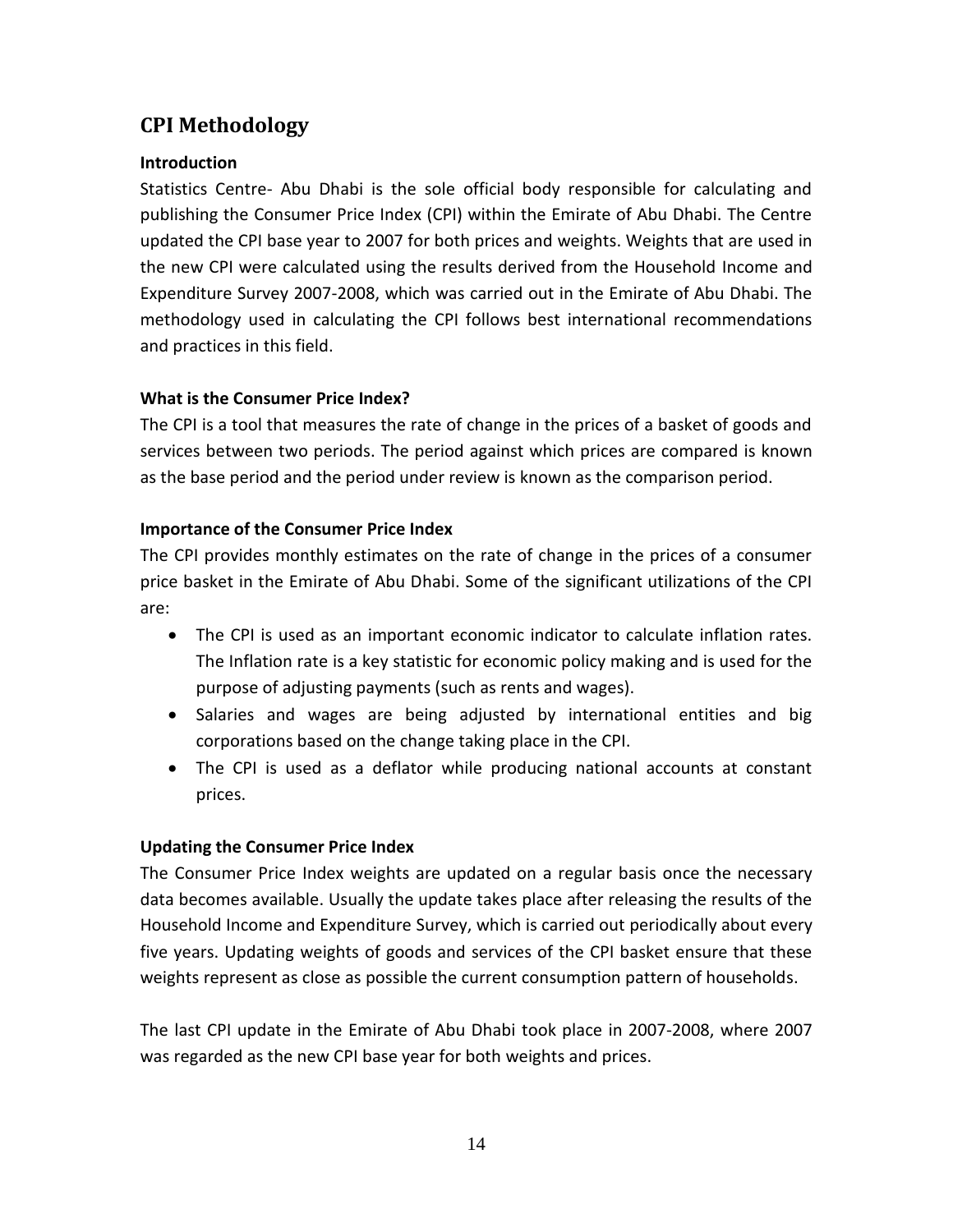#### **1. CPI Compilation**

The CPI is calculated using the Laspeyres method  $\mathit{CPI}_{\scriptscriptstyle{L}}$  =  $\sum$   $\frac{I_{\scriptscriptstyle{1}}}{P_{\scriptscriptstyle{0i}}}\times W$ *P*  $CPI_{\iota} = \sum_{\mathbf{D}} \frac{\mathbf{I}_{\iota}}{\mathbf{D}} \times W_{\iota}$ *i L* ∠ <sub>D</sub>  $\cdot$  VV 0 0  $=\sum \frac{\boldsymbol{F}_{1i}}{\mathbf{D}}\times$ 

Prices of goods and services of the CPI basket are collected periodically, except for vegetables, fruits, meat, fish and chicken groups which are collected on a weekly basis due to the continuous change that occur in its prices. Rentals prices are collected quarterly, while education fee prices are collected semi- annually.

The current CPI uses 2007 as the base year in Abu Dhabi region. The current CPI basket consists of 334 goods and services, while the consumer basket contains 760 goods and services. The new CPI included the CPI of residential units occupied by their owners; this was done by adding the weight of this item to the weight of the rented residential units followed by calculation of a single index for all rented units.

The average item price is calculated "on the main group level" using the geometric mean of elementary aggregates. The price ratio is calculated by dividing the comparison price by the base price, while the new price is calculated by multiplying by the base price.

To calculate the CPI on the sub- group level, the new weight of all goods and services of the sub-group should be added and then divided by the base price of the same group. The CPI of the main groups and the general CPI are calculated using the same method.

#### **2. Weights**

 $\overline{a}$ 

The Consumer Price Index is a weighted average of the change in the price of goods and services of the CPI basket. The weight of the good or service reflects its relative importance. The weight of good (C) is calculated by dividing the total expenditure of all households on the good (C) by the total expenditure of households on all goods and services.

The relative importance<sup>1</sup> of goods and services were calculated based on the results of the 2007-2008 Household Income and Expenditure Survey. Goods and services with a weight of 0.002 per cent or more were included in the CPI basket of goods and services. Goods with weights below this value were distributed proportionally among the other goods in the same group.

 $^1$  Relative importance of a given good or the weight of the good is the total expenditure of all households on the good divided by the total expenditure of all households on all groups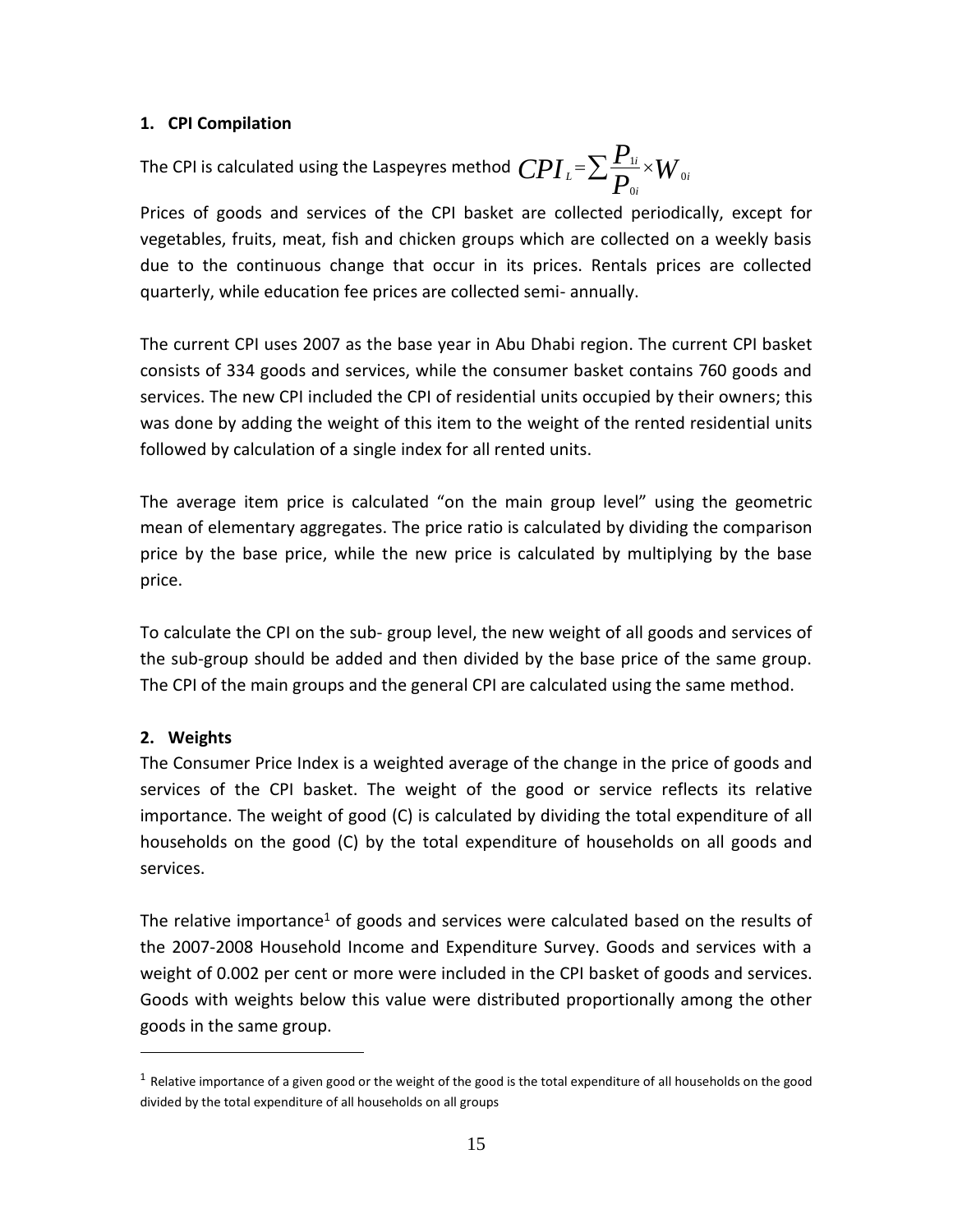#### **3. CPI basket and Consumer basket**

After calculating weights and identifying goods and services representing the CPI, the 334 goods and services in the consumer basket was identified. Each item in the CPI basket is represented by one good or service or more, therefore the consumer basket is larger than the CPI basket. The CPI basket includes 760 goods and services.

#### **4. Classifications used in the CPI**

The Classification of Individual Consumption according to Purpose (COICOP) is used in the construction of the CPI. The COICOP is a United Nations classification, which is used for statistical purposes. Based on the COICOP, goods and services of the CPI basket were classified into the main 12 groups, 34 subgroups (two digits) and 63 subgroups (three digits). The following table shows the main groups (one digit) and their weights:

| <b>COICOP</b><br><b>Classification</b> | <b>Main Expenditure Groups</b>                                     | Weight |
|----------------------------------------|--------------------------------------------------------------------|--------|
|                                        | Total                                                              | 100.0  |
| $\mathbf{1}$                           | Food and beverages                                                 | 16.1   |
| $\overline{2}$                         | Alcoholic beverages and tobacco                                    | 0.3    |
| 3                                      | Clothing and footwear                                              | 9.8    |
| $\overline{4}$                         | Housing, water, electricity, gas and other fuels                   | 37.9   |
| 5                                      | Furnishings, household equipment and routine household maintenance | 4.8    |
| 6                                      | Health                                                             | 0.8    |
| $\overline{7}$                         | Transport                                                          | 9.7    |
| 8                                      | Communication                                                      | 7.7    |
| 9                                      | Recreation and culture                                             | 2.4    |
| 10                                     | Education                                                          | 2.6    |
| 11                                     | Restaurants and hotels                                             | 3.4    |
| 12                                     | Miscellaneous goods and services                                   | 4.6    |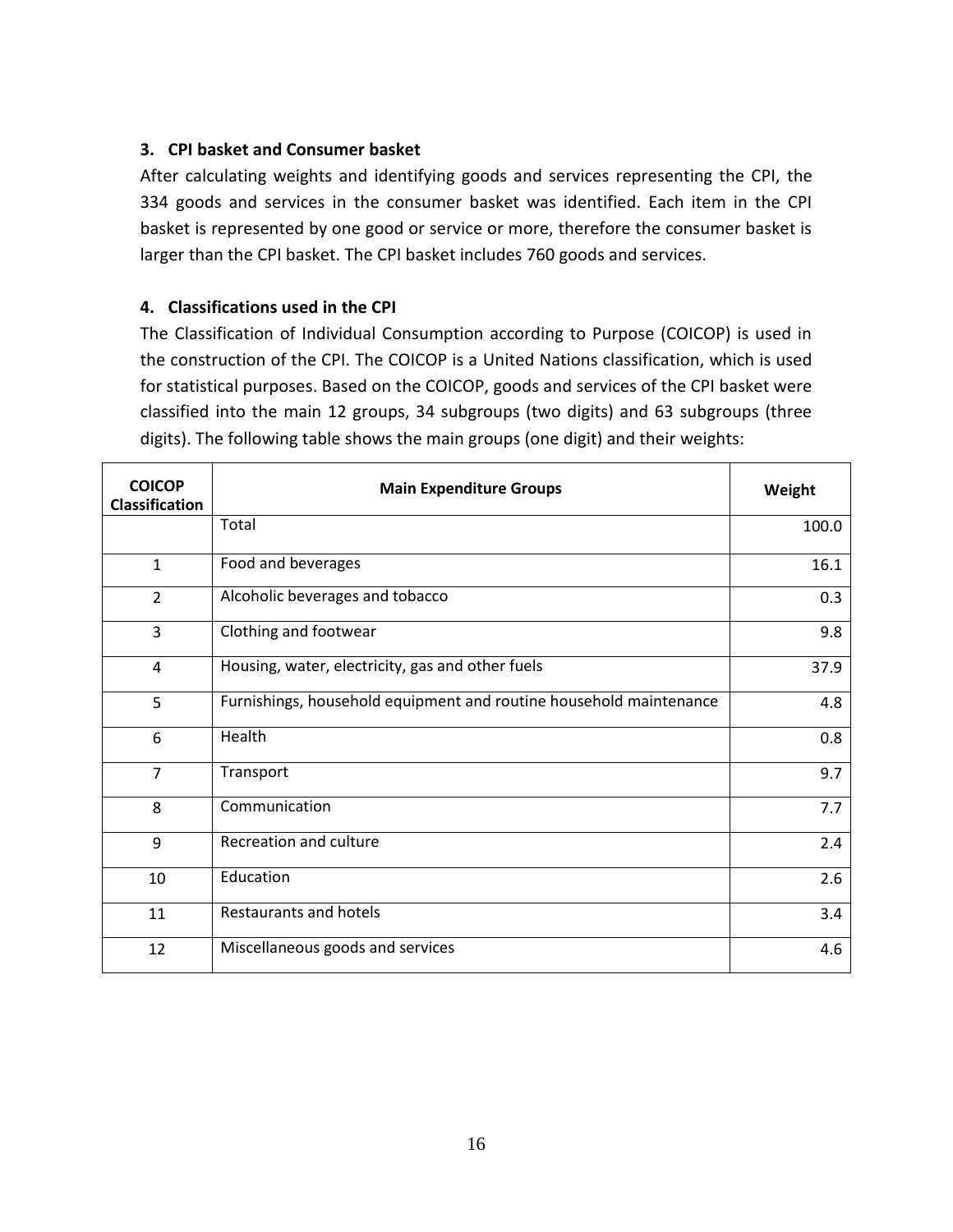#### **5. The Classification used in the CPI by household welfare**

According to this classification, households were divided into five segments based on the average expenditure per capita in 2007, when the last Household Income and Expenditure Survey was carried out.

The bottom welfare quintile represented the segment with the lowest income, while the top welfare quintile represented the segment with the highest income.

| Welfare      | Lowest   | <b>Highest</b> | Average  |
|--------------|----------|----------------|----------|
| Low          | 2,683.3  | 11,122.0       | 7,838.7  |
| Low middle   | 11,125.8 | 16,887.4       | 14,069.6 |
| Middle       | 16,896.2 | 23,716.1       | 20,260.2 |
| Upper middle | 23,732.4 | 34,606.9       | 28,685.6 |
| Top          | 34,631.6 | 422,932.4      | 52,720.3 |

#### **Average expenditure per capita**

#### **6. Classification used in the CPI by household type**

According to this classification, households were divided into three types, citizen, noncitizen and share household:

- Citizen household: is one person or more from the UAE citizens, who live permanently in the Emirate of Abu Dhabi. They should have a head, while their members might be related to each other or not and they should share accommodation and food.
- Non- citizen household; is one person or more who are non UAE citizen. The members of the non-citizen household should share accommodation and food, while they might be related or not and they should have a head. The household is considered non- citizen if the head is non-citizen and wife is non-citizen, even if the wife has citizen children from a previous marriage.
- Share household: is a group of persons (more than two) regardless of their nationalities. It should have a head and their members might be related to each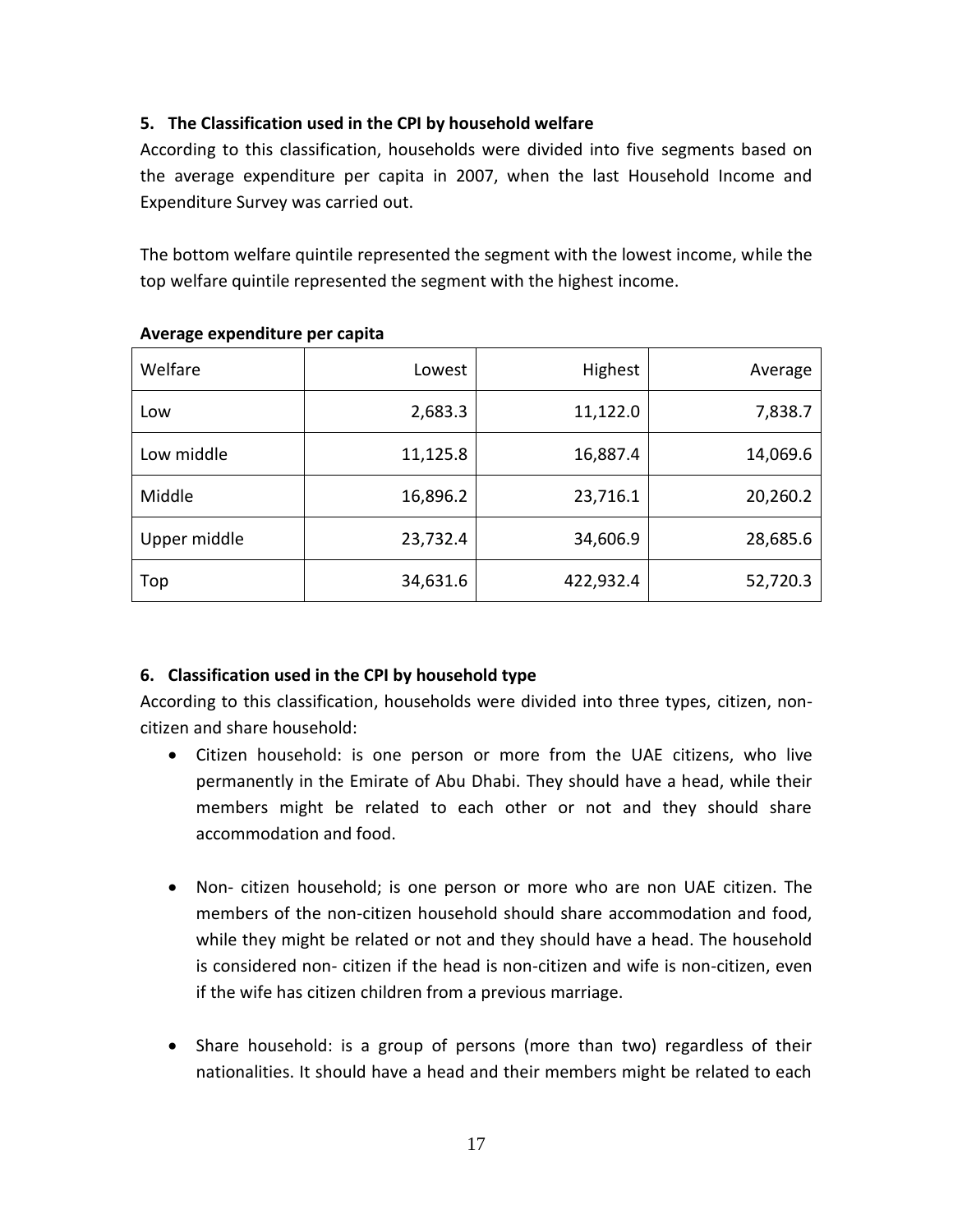other or not. The members of the share household share accommodation but they normally do not share food.

#### **7. Geographical Scope**

The current geographical scope of SCAD covers the Emirate of Abu Dhabi including all sub regions. However, the comprehensive coverage to the whole Emirate is essential but it requires a huge effort in order to collect the prices on a regular basis from all the regions of the Emirate.

#### **8. Sources of Goods and Services**

Sources used for the collection of price data were determined through field visits conducted by a team from SCAD's Price Indices Section. The team updates SCAD on a regular basis if any source closes down or relocates premises. While choosing a source, it has been taken into consideration that it should represent a large segment of consumers in the Emirates of Abu Dhabi. Price data are currently collected from 180 sources.

#### **9. Collection of Price Data**

Price data collection is a crucial stage that requires a significant amount of time and effort. The collection of price data is conducted by a group of employees who are well trained. To ensure the accuracy of the collected prices, the price of a sample of goods and services are reviewed through field visits. Each group of prices is collected differently, some is collected weekly, and others are collected monthly and quarterly.

In order to develop the price collection mechanism and cope with the latest IT trends, SCAD developed a comprehensive system that aims at calculating CPI using tablets. The system aims at:

- Implementation of all CPI stages
- Provision of electronic programs and tools required for the price data collection (field collection) and transfer of data to the tablets, in addition to receiving data and transfer to the prices database.
- Ability to examine data accuracy and integration at all stages of the system, including preparation of the goods and services basket, the field work and calculating the index.
- Ability to calculate the CPI for any region of the Emirate (according to the geographical scope).